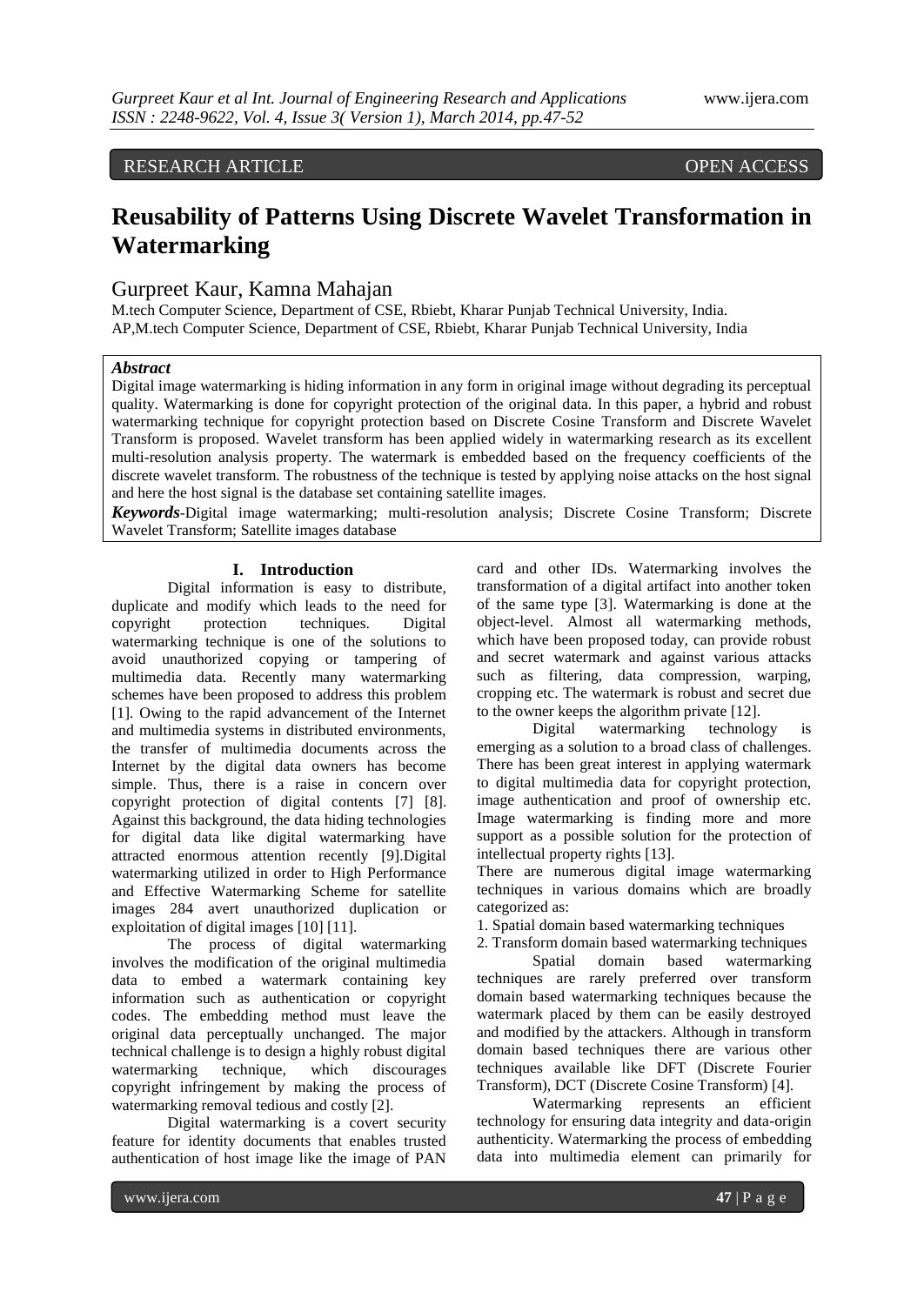copyright protection. Because of its growing popularity, the DWT is commonly used in the proposed watermarking scheme increase, area increases so power consumption. In any situation, satellite images ought to be kept unharmed and they should be checked for:

- Integrity: this verifies that unauthorized people have not modified the image.
- Authentication: this verifies whether the image certainly belongs to the right organization.

In this paper, we have presented an effective watermarking scheme for checking the integrity and authenticating satellite images using hybrid transform [14]. Our proposed scheme makes use of the Discrete Cosine Transform (DCT) and Discrete Wavelet Transform (DWT) to form a hybrid transform. The Daubechies 4 wavelet transform is chosen for DWT in our watermarking scheme. The watermark embedding and extraction are performed in a frequency domain with the help of hybrid transform. Initially, the DCT is applied into the original image to block it into 8\*8 matrix form and the resultant matrix is converted into hybrid transformed matrix with the aid of Daubechies 4 wavelet transform [6].

### **II. Previous Research**

A DWT-SVD based secured image watermarking for copyright protection using visual cryptography was proposed by Sushila Kamble, Vikas Maheshkar, Suneeta Agarwal , Vinay K Srivastava[1]. They applied the singular value decomposition along with the Discrete Wavelet Transform. Since the technique utilizes the properties of both DWT and SVD the proposed technique was more robust against different attacks. The robustness of the technique was justified by giving analysis by the effect of attacks and still they were able to get good visual quality of the embedded watermark.

Digital Image Watermarking Based on Super-Resolution Image Reconstruction was proposed by Xiangbin Feng, Yonghong Chen, College of Computer Science & Technology, China [15].They proposed a novel robustness watermarking based on SRIR, this method was mainly applied to pre-process the original image. It also contains the results of tests performed showing the high robustness of the algorithm against the attacks of JPEG lossy compression and salt-and pepper noise, multiplicative noise, center cutting. In addition, it should be mentioned that the method with SRIR is extremely more robust against the attacks of JPEG lossy compression and salt-and-pepper noise than the traditional one.

## **III. Watermarking Process**

A watermarking system is as communication system consisting of three main elements: an embedder, a communication channel and a detector. Watermark information is any new information embedded into the signal itself; at the receiving end this information is extractable by the detector. Watermark information is embedded within the host signal before the watermarked signal is transmitted over the communication channel, so that the watermark can be detected at the receiving end that is at the detector. In the watermarking system we can say that embedding and extraction are the two steps in the watermarking [5]. In embedding, some new information is embedded in to the original image using some key and at receiving end using the same key embedded information is extracted which shows the authentication of the original image [4].



# Watermark image

Fig.1 Block diagram of watermarking

## **3.1 Embedding Technique**

The low frequency part contain the detail information of the image and high frequency part contain the approximate information of the image so for no change in the image we choose the high

frequency part or smallest coefficients in the DCT matrix. The high frequency part is chosen in the DCT coefficient matrix of the original image which shows the approximate structure of the image [5].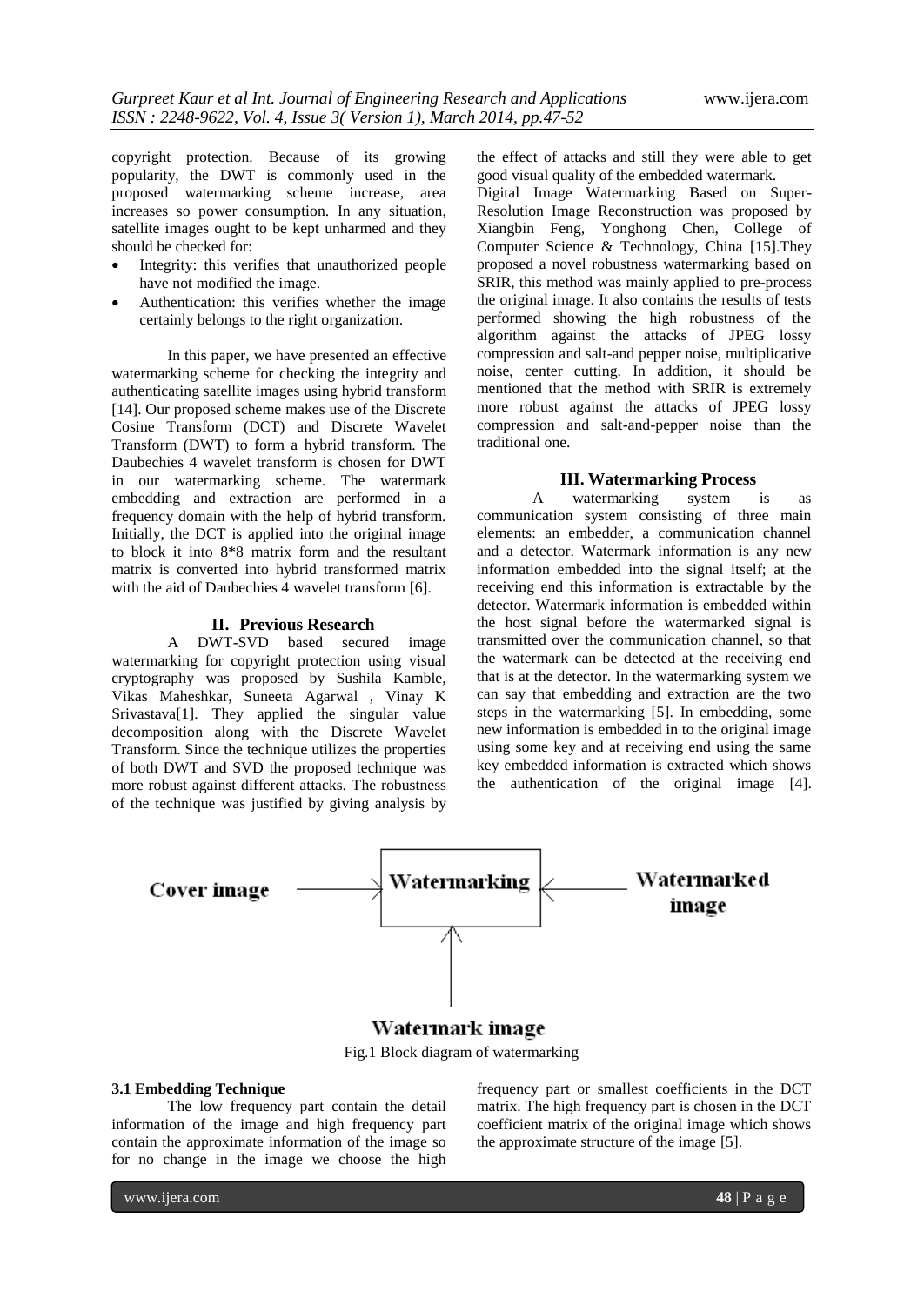## **IV. Hybrid (DCT-DWT)**

Various watermarking algorithms that utilize either the DCT or the DWT exist in frequency domain. Major benefits of the hybrid approach DWT-DCT transform algorithm are as following:

- Improved Peak Signal to Noise Ratio (PSNR) when MSE and RMSE values in satellite images are greater.
- Produce an effective image watermarking.
- Combined transformations recompense the disadvantages of each other.

#### **4.1 Discrete Cosine Transform**

The Discrete Cosine Transform is a renowned coding technique employed in image and video compression algorithms. It is capable of carrying out de-correlation of the input signal in a data independent manner [6]. The DCT is a methodology for the transformation of a signal into elementary frequency components. The sequences of n real numbers *x*1,….., *xn* are converted into the sequence of *n* complex numbers *f1,…..fn* by the DCT in accordance with the following formula:

n=1 *f1=*Σ xk cos [ Π /n j(k+1/2] k=0

#### **4.2 Discrete Wavelet Transform**

In general, the multi-resolution wavelet transform can decompose a signal into low pass and high pass information. Since the high pass information usually represents features that contain sharper variations in time domain. This is a frequency domain technique in which firstly cover image is transformed into frequency domain and then its frequency coefficients are modified in accordance with the transformed coefficients of the watermark and watermarked image is obtained which is very much robust. DWT decomposes image hierarchically, providing both spatial and frequency description of the image [4]. It decompose an image in basically four spatial directions i.e, approximation, horizontal, vertical and diagonal in result separating the image into four different components namely LL, LH, HL and HH. Here first letter refers to applying either low pass frequency operation or high pass frequency operations to the rows and the second letter refers to the filter applied to the columns of the cover image.

- LL level is the lowest resolution level which consists of the approximation part of the cover image.
- Rest three levels i.e., LH, HL, HH give the detailed information of the cover image.

| LL2 | HL2             | HL1             |  |
|-----|-----------------|-----------------|--|
| LH2 | HH <sub>2</sub> |                 |  |
| LH1 |                 | HH <sub>1</sub> |  |



## **V. Effective Watermarking Scheme using Hybrid (DCT-DWT)**

Input Image

Load watermark image

Blocking of image into 8\*8 by applying DCT

Applying inverse DCT

Extraction of rows and columns

Convert the image in vectors

Calculate image watermark which is to be added in original image

Resultant image is divided in rows and columns

Calculate each block value

Set Threshold

Apply watermark to the block selected after testing threshold

Inserting watermark to the original loaded image

Resultant watermarked image

www.ijera.com **49** | P a g e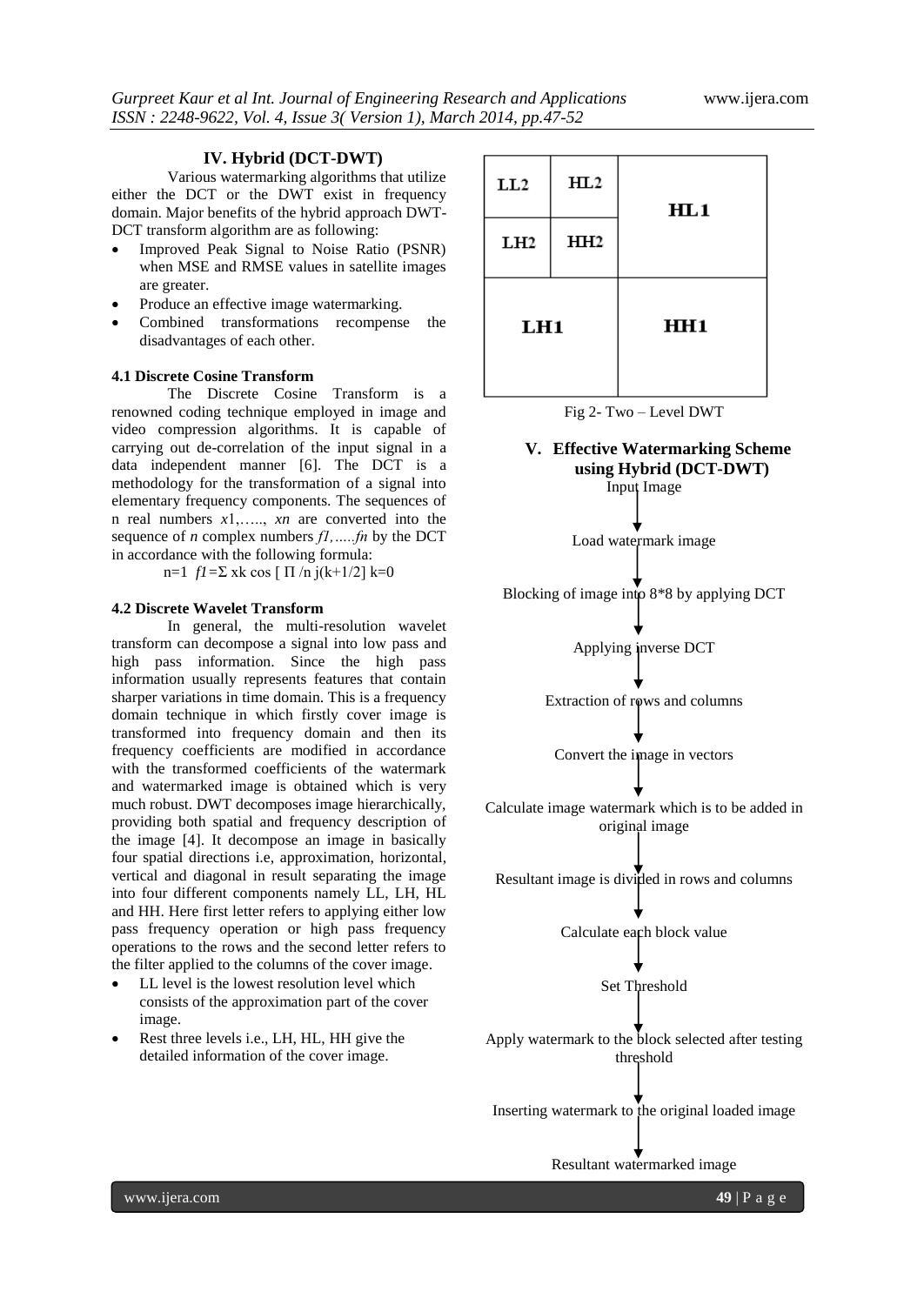## **VI. Result Analysis**

To evaluate and compare the performance of three techniques i.e., median filter, applying DWT and DCT-DWT, three parameters are taken into consideration. These parameters are given by:

$$
MSE = \frac{1}{n} \sum_{i=1}^{n} (X_i - X_i^*)^2
$$

Using the value of mean square error, RMSE is calculated by considering the square-root value of MSE value and then PSNR (Peak Signal to Noise Ratio) for the images is calculated which gives the ratio of required signal to the noise content in the watermarked image. PSNR is calculated by the formula:

 $\small{PSNR=10.log_{10}\left(\frac{MAX_l^2}{MSE}\right)}$ 

To carry out the experiments MATLAB R2008a software is used. Results obtained are:

**Original Image (image2.bmp) Watermark Image (image1.bmp)**





**Watermarked Image**



**Table 1 Comparison between the MSE values using the three techniques** 

|            | <b>MSE Value using</b> | <b>MSE Value using DWT</b> | <b>MSE Value using</b>     |
|------------|------------------------|----------------------------|----------------------------|
| Image name | <b>Median filter</b>   | <b>Filter</b>              | <b>Watermark algorithm</b> |
| image1.bmp | 32.5818                | 17.0756                    | 1.4641                     |
| image2.bmp | 19.3256                | 15.8987                    | 0.8393                     |
| image3.bmp | 189.5386               | 20.2523                    | 1.6718                     |
| image4.bmp | 20.4806                | 18.9561                    | 1.5313                     |
| image5.bmp | 18.0187                | 17.0401                    | 1.6957                     |

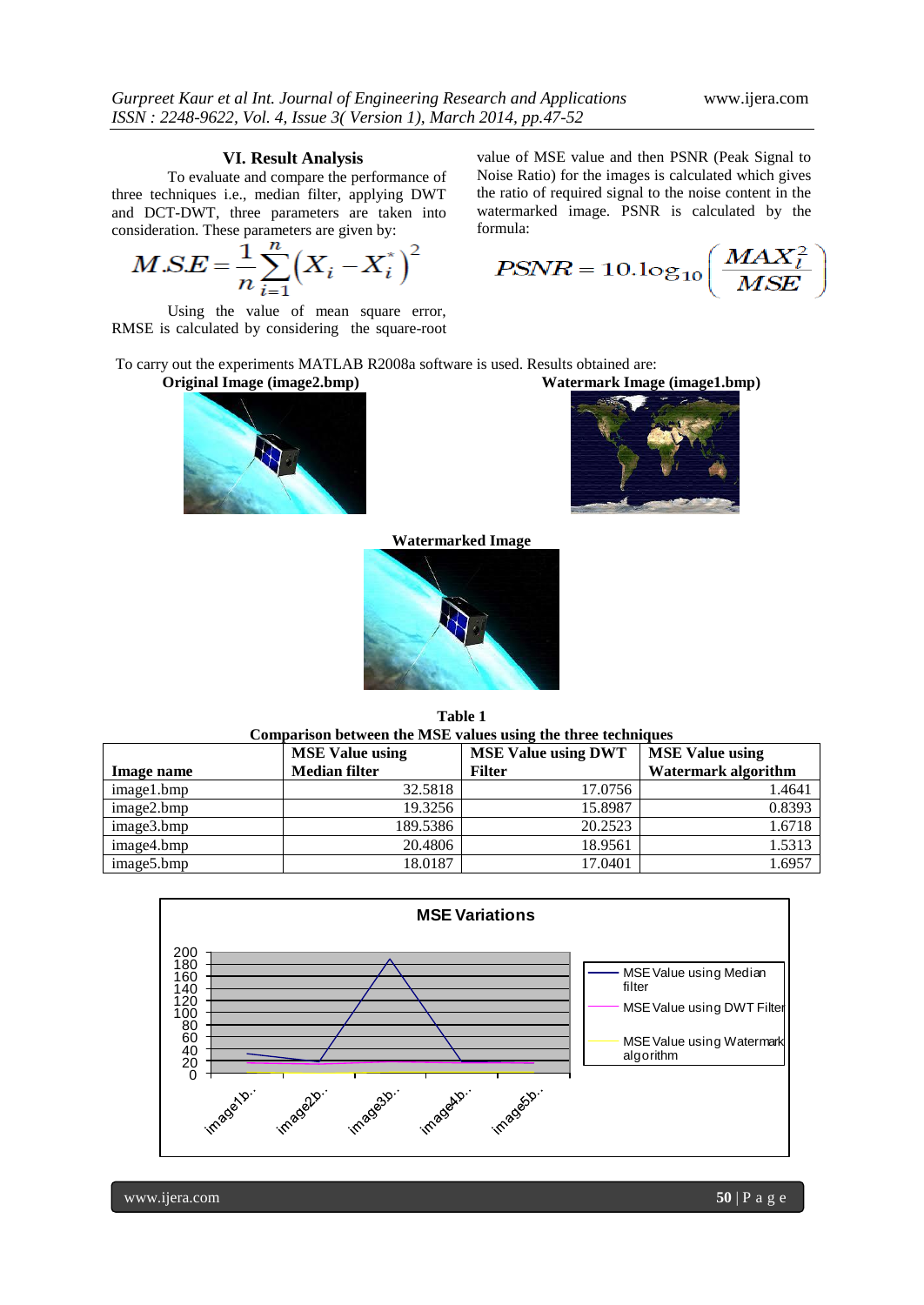| Table 2<br>Comparison between the RMSE values using the three techniques |                                                 |                                              |                                                       |  |  |  |
|--------------------------------------------------------------------------|-------------------------------------------------|----------------------------------------------|-------------------------------------------------------|--|--|--|
| Image name                                                               | <b>RMSE Value using</b><br><b>Median filter</b> | <b>RMSE Value using</b><br><b>DWT</b> Filter | <b>RMSE Value using</b><br><b>Watermark algorithm</b> |  |  |  |
| image1.bmp                                                               | 5.708                                           | 4.1323                                       | 1.21                                                  |  |  |  |
| image2.bmp                                                               | 4.3961                                          | 3.9873                                       | 0.9161                                                |  |  |  |
| image3.bmp                                                               | 13.7673                                         | 4.5003                                       | 1.293                                                 |  |  |  |
| image4.bmp                                                               | 4.5256                                          | 4.3539                                       | 1.2375                                                |  |  |  |
| image5.bmp                                                               | 4.2448                                          | 4.128                                        | 1.3022                                                |  |  |  |





**Table 3 Comparison between the PSNR values using the three techniques** 

|            | <b>PSNR Value using</b> | <b>PSNR Value using</b> | <b>PSNR Value using</b>    |
|------------|-------------------------|-------------------------|----------------------------|
| Image name | <b>Median filter</b>    | <b>DWT Filter</b>       | <b>Watermark algorithm</b> |
| image1.bmp | 32.977                  | 35.8074                 | 46.3959                    |
| image2.bmp | 35.2776                 | 36.118                  | 48.9743                    |
| image3.bmp | 25.3722                 | 35.0625                 | 48.1611                    |
| image4.bmp | 35.0047                 | 35.3369                 | 44.7914                    |
| image5.bmp | 35.534                  | 35.8015                 | 45.923                     |



www.ijera.com **51** | P a g e